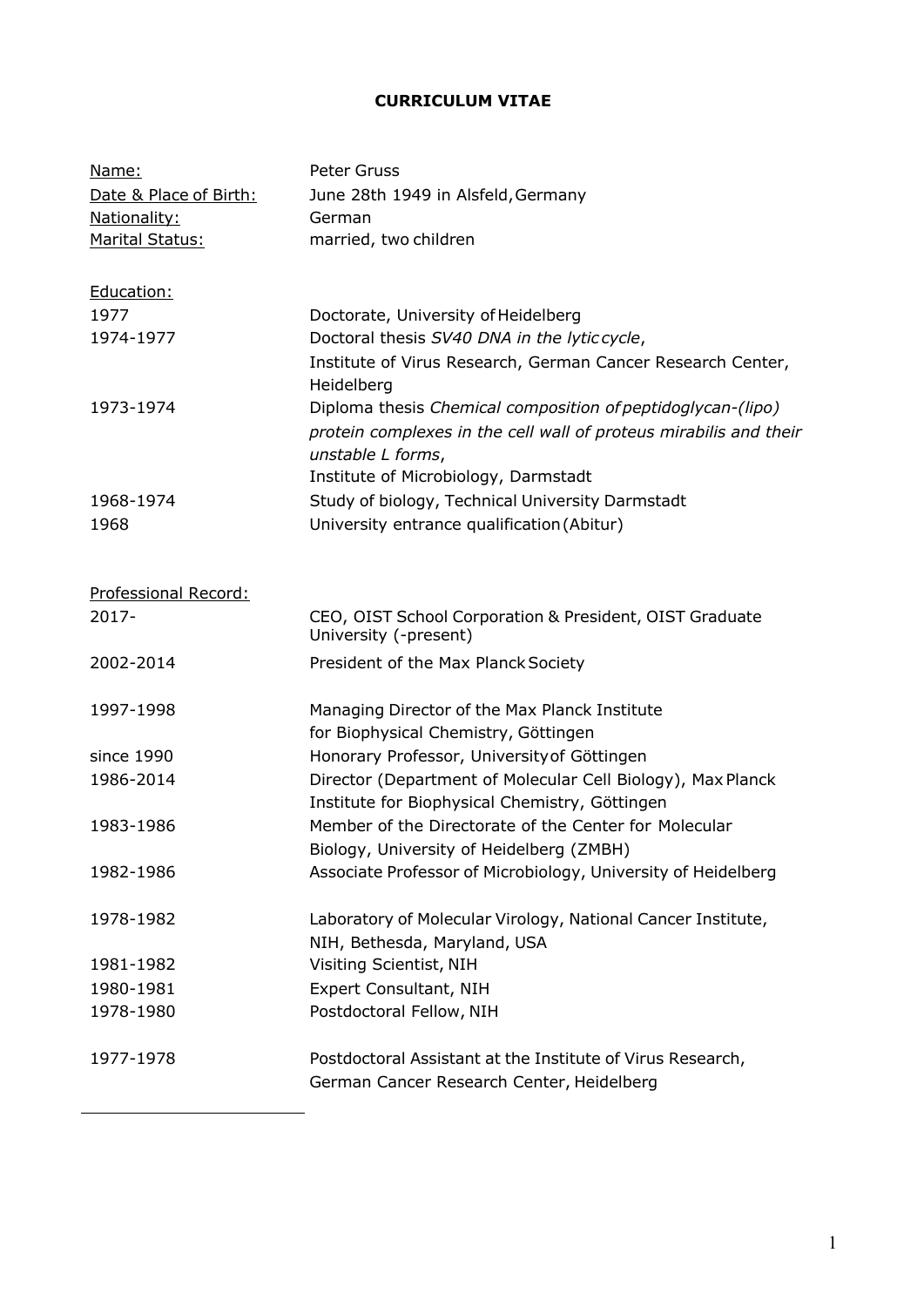# Selected Awards and Stipends:

| 2017         | Harnack Medal of the Max Planck Society                                                                                                                             |
|--------------|---------------------------------------------------------------------------------------------------------------------------------------------------------------------|
| 2012<br>2012 | Bavarian Maximilian Order for Science and Art<br>Ellis Island Medal of Honor                                                                                        |
| 2009<br>2007 | Order of Merit of the Federal Republic of Germany - Cross of Merit, First class<br>National Award for International Science and Technology of the People's Republic |
|              | of China                                                                                                                                                            |
| 2004         | State Prize of Lower Saxony                                                                                                                                         |
| 2003<br>2003 | Virchow-Lecture and Award, Würzburg<br>George Khoury Lecture, Bethesda                                                                                              |
| 2002         | Berthold Medal and Lecture of the German Society of Endocrinology, Göttingen                                                                                        |
| 1999         | German Future Prize 1999                                                                                                                                            |
| 1999         | -The German President's Prize for Technology and Innovation<br>Stifterverband Science Prize 1999                                                                    |
| 1995         | (by the Donors' association for the Promotion of Humanities and Science)<br>The Louis-Jeantet-Prize for Medicine, Geneve                                            |
| 1995         | Carus Medal of the Leopoldina and Carus Award of the City of Schweinfurt                                                                                            |
| 1994         | Jenkinson Memorial Lecture, Oxford                                                                                                                                  |
| 1994         | Leibniz Prize awarded by the German Research Foundation (DFG)                                                                                                       |
| 1992         | Medal of the Collége de France, Paris                                                                                                                               |
| 1992         | Jean Brachet Memorial Lecture                                                                                                                                       |
|              | - Award of the International Society of Differentiation                                                                                                             |
| 1992         | Butenandt-Lecture of the Society of Biological Chemistry                                                                                                            |
| 1992         | NIH-Scholar-in-Residence Award                                                                                                                                      |
| 1992         | Feldberg Lecture Award                                                                                                                                              |
| 1983         | Robert Koch Career Development Award of Clausthal-Zellerfeld                                                                                                        |
| 1983         | Lectureship stipend granted by the Fonds der Chemie                                                                                                                 |
| 1981         | Heisenberg stipend awarded                                                                                                                                          |
| 1978         | Postdoctoral fellowship awarded by the German Research Foundation (DFG)                                                                                             |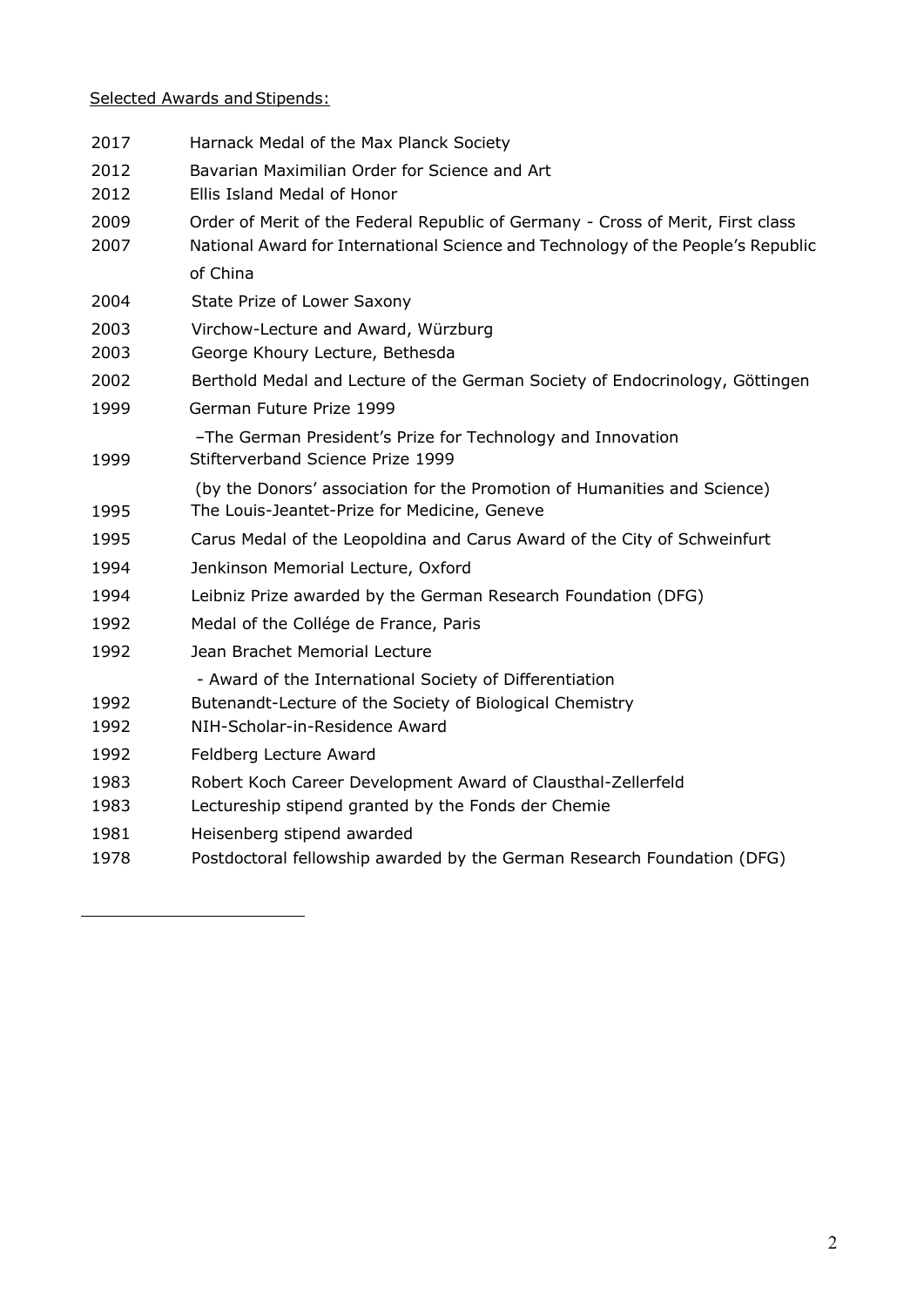### Selected Memberships and Professional Activities:

Member of the Max Planck Society (emeritus) Member of the American Academy of Arts and Sciences Member of the German Academy of Natural Scientists "Leopoldina" (since 1995) Member of the Academia Europaea (European Academy of Sciences) Member of the New York Academy of Sciences Member of the Bavarian Academy of Sciences and Humanities, Munich Member of the Academy of Sciences, Göttingen Foreign Member of the Polish Academy of Sciences, Warsaw Honorary Member of the Japan Academy

Member of the European Molecular Biology Organization (EMBO) Member of the EMBO Fund Committee (1988-1992) President of the EMBL Council (2000-2002), Delegate (1992-2000)

Member of the "Innovation Dialogue" of the Federal Chancellery by Angela Merkel (2006-2014) Member of the Alliance of Scientific Organizations in Germany (2002-2014) Member of the Senate of the German Research Foundation, Bonn (2002-2014) Member of the Senate of acatech, the Council for Technical Sciences of the Union of German

Academies of Sciences and Humanities (2002-2014) Member of the Board of Trustees of acatech (since 2015) Member of the Senate of Fraunhofer-Gesellschaft, Munich (2002-2014) Member of the Senate of the Austrian Academy of Sciences (until 2014)

Member of the German Research Foundation Senate Committee

for Animal Experimental Research (1992-1996)

Panel Member of the European Union "Human Capital and Mobility" Program (1992-1994) Panel Member of the Human Frontier Science Program(1990-1992)

German Representative of the Council of Scientists of the Human Frontier Science Program(1995– 1999)

Member of the Board of Trustees of the Technical University of Darmstadt (2005-2009) Member of the Board of Trustees of the Ludwig-Maximilians-University Munich (2007-2011)

Member of the Human Genome Organization (HUGO) Member of the German Society of Developmental Biology Vice President of the Society for Developmental Biology, Germany (1994-1996) Vice President of the European Developmental Biology Organization (EDBO) President of the International Society of Developmental Biology (1993-1997) Member of the Board of Directors of the International Society of Differentiation Honorary Member of the World Innovation Foundation (WIF) Honorary Board Member of the World Knowledge Dialogue

Member of the Biomedical Research Advisory Council of A\*Star, Singapore (2004-2010) Member of the Scientific Advisory Board of the Max-Planck-Institute for Biochemistry, Munich (1994-1997) Member of the Scientific Advisory Board of the Max-Planck Institute for Immunology, Freiburg (1992-1997) Member of the Scientific Advisory Board of the Max-Planck-Institute for Psychiatry, Munich (1998-2002)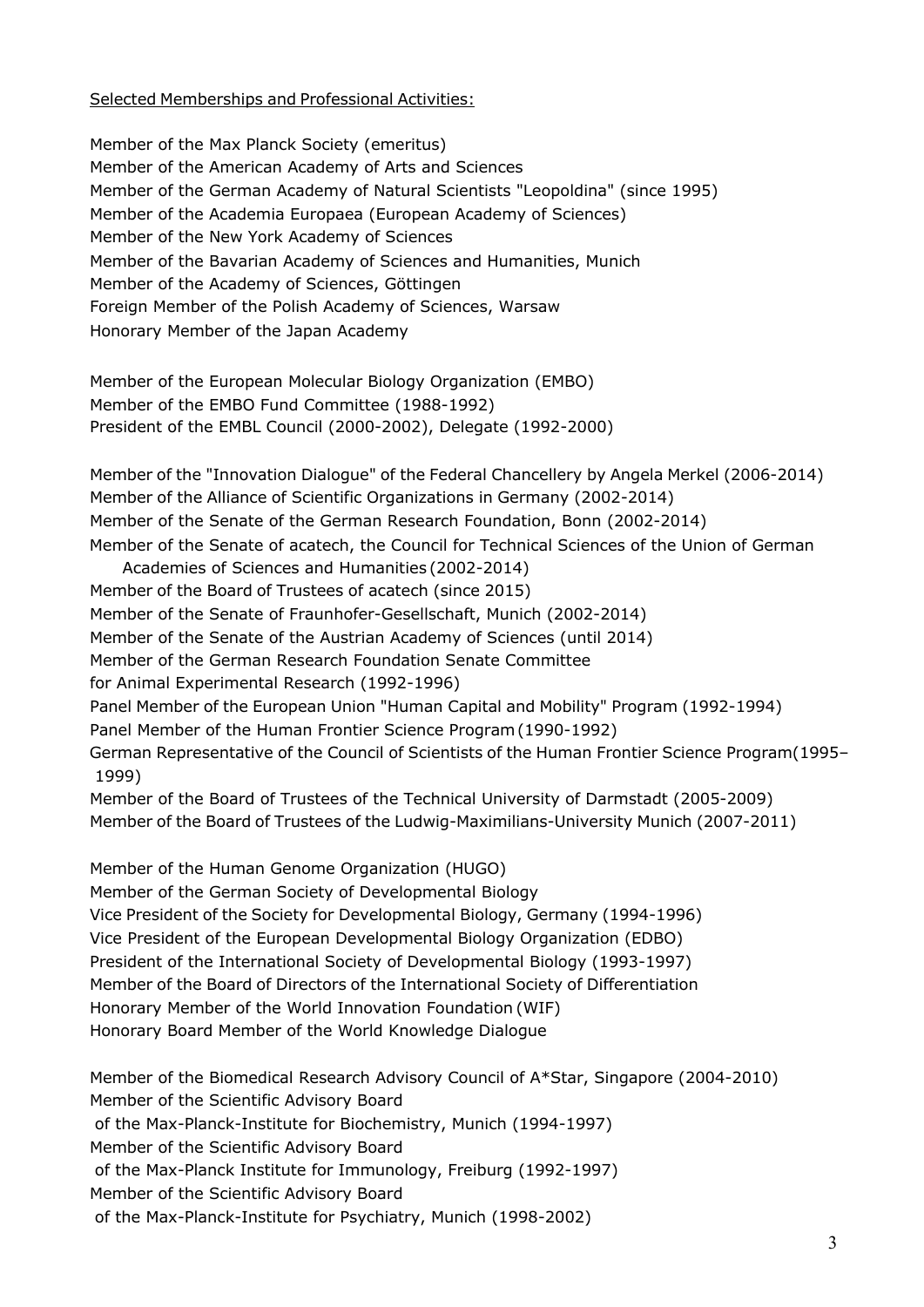Member of the Scientific Advisory Board of the Wellcome/CRC Institute, Cambridge (2000) Member of the Scientific Advisory Board of the King's College (Guy's Hospital), London

Member of the Board of Trustees of the German Cancer Research Center, Heidelberg (1994-1998)

Member of the Scientific Advisory Board of Boehringer Ingelheim Foundation (1990-1994) Member of the Scientific Advisory Board of the Centro de Investigaciones Biológicas, Madrid Member of the Scientific Advisory Board of the Developmental Biology Research Group at Randall Institute, London (1995–1998)

Member of the Scientific Advisory Board of the Research Institute for Molecular Pharmacology, Berlin (1997-2000)

Chairman of the Trustee Committee of the Körber European Science Award (2002-2014) Member of the Trustee Committee of the German Future Prize (until 2014) Member of the Academic Advisory Council of the Private Excellence Initiative Johanna Quandt (Stiftung Charité) (2013-2016)

Chairman of the Siemens' Technology and Innovation Council (2015-2019) Member of the Advisory Council of Deloitte & Touche GmbH (2009-2016) Director of The Francis Crick Institute Limited(2015-2017) Member of the Scientific and Academic Advisory Committee and Member of the International Board of the Weizmann Institute of Science (since 2017)

## Publishing and Editorial Activities

Member of the Board of Directors of eLife Sciences Publications (2012-2014) Managing Editor of Mechanisms of Development (1990-2001) Associate Editor of Cell (1990-1999) Board Member of the Reviewing Editors of Science (1995-2000) Editorial Advisory Board of Trends in Genetics (1992-1996) Member of the Editorial Advisory Board of Development (1996-1998)

## Supervisory Board Memberships:

Member of the Supervisory Board of Siemens AG (2008–2015) Member of the Supervisory Board of the Munich Re Group (2009-2016) Member of the Joint Advisory Council of the Allianz Companies, Munich (2004-2009) Member of the Board of Directors of Actelion (2011-2017) Member of the Supervisory Board of DeveloGen AG (1997–2008)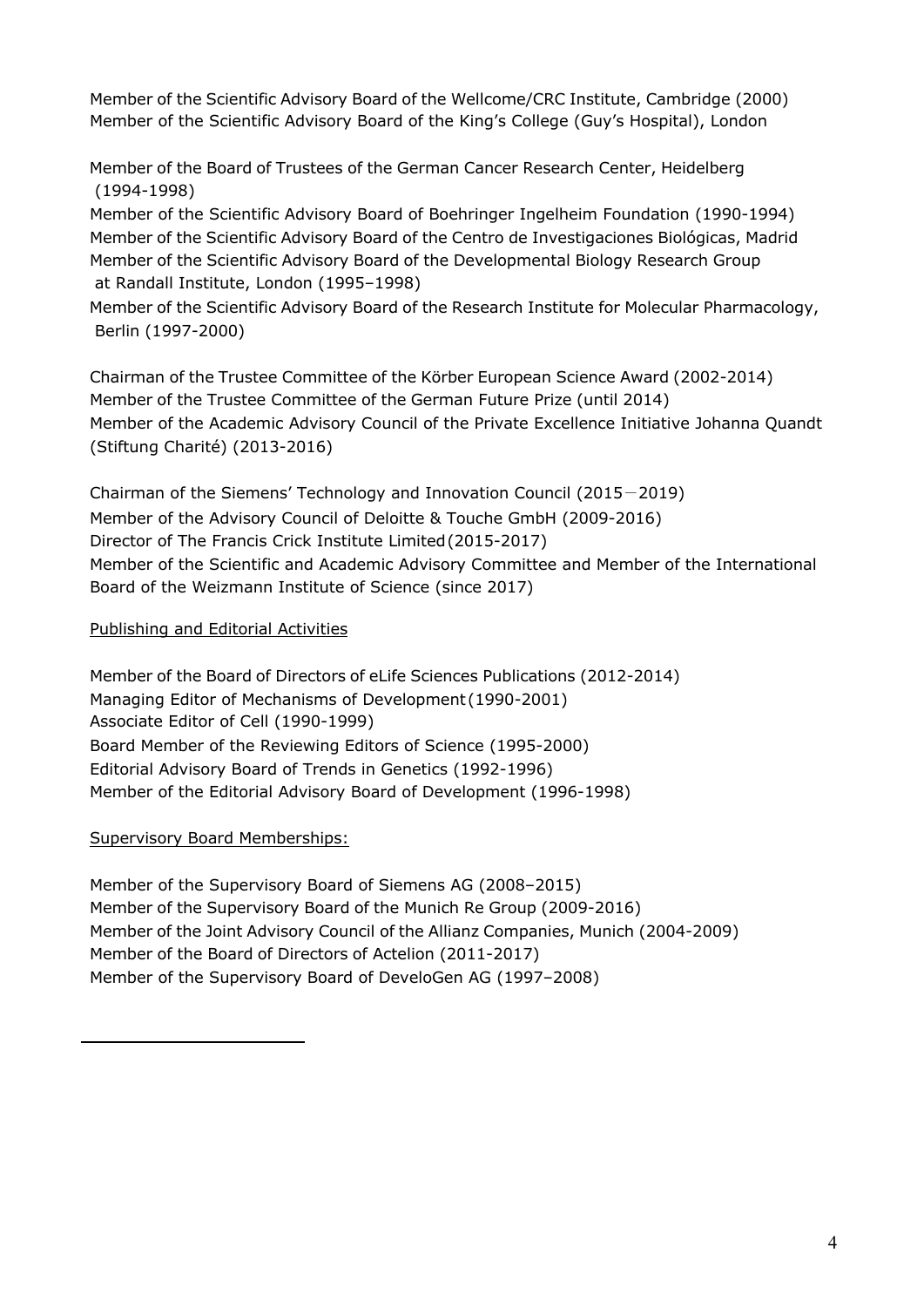- Ringberg-Forum 2008 "Wissen aus erster Hand"
- "Perspectives of Research Identification and Implementation of Research Topics by Organizations", RingbergCastle, Rottach-Egern
- Wright Science Colloquium on "Cancer, AIDS, Alzheimer's Disease Research and possible cures", Göttingen
- HFSP Meeting, Göttingen
- Colloquium on "Molecular analysis of brain development and function", Fondation des Treilles, France
- Wright Science Colloquium on "Genes and the Unfolding of Life", Göttingen
- Colloquium on "Molecular genetic analysis of vertebrate nervous system development", Fondation des Treilles, France
- ISDB/SDB Congress in Snowbird, Utah
- Jacques Monod Conference, La Londe-Les-Maures, France
- ESF Workshop: Genetic Control of Vertebrate Development, Kolymbari, Crete
- EMBO Practical Course on Mouse and Chicken Development
- 2nd ESF Conference on Developmental Biology, Kartause Ittingen, Switzerland
- HFSP Workshop: Genetic Control of Vertebrate Development, Les Diablerets, Switzerland
- EMBO Practical Course on Molecular Approaches to Mouse Development, Göttingen
- EMBO Workshop: The Homeobox in Development and Evolution, Gwatt, Switzerland
- Mouse Molecular Genetics Symposium, EMBL, Heidelberg
- FEBS Winter School: Developmental Biology, Salzburg, Austria
- The seventh annual congress for recombinant DNA research, San Francisco, USA
- "Control of gene expression in stem cell differentiation and mouse development", EMBO Workshop, Heidelberg
- The sixth annual congress for recombinant DNA research, Baltimore, USA
- "Molecular approaches to stem cell differentiation and mouse development", EMBO Workshop, Heidelberg
- "Expression of cloned genes in pro- and eucaryotic systems", Heidelberg
- 1988 2000 The Annual Ringberg Workshop on Gene Regulation and Development, Ringberg Castle, Rottach-Egern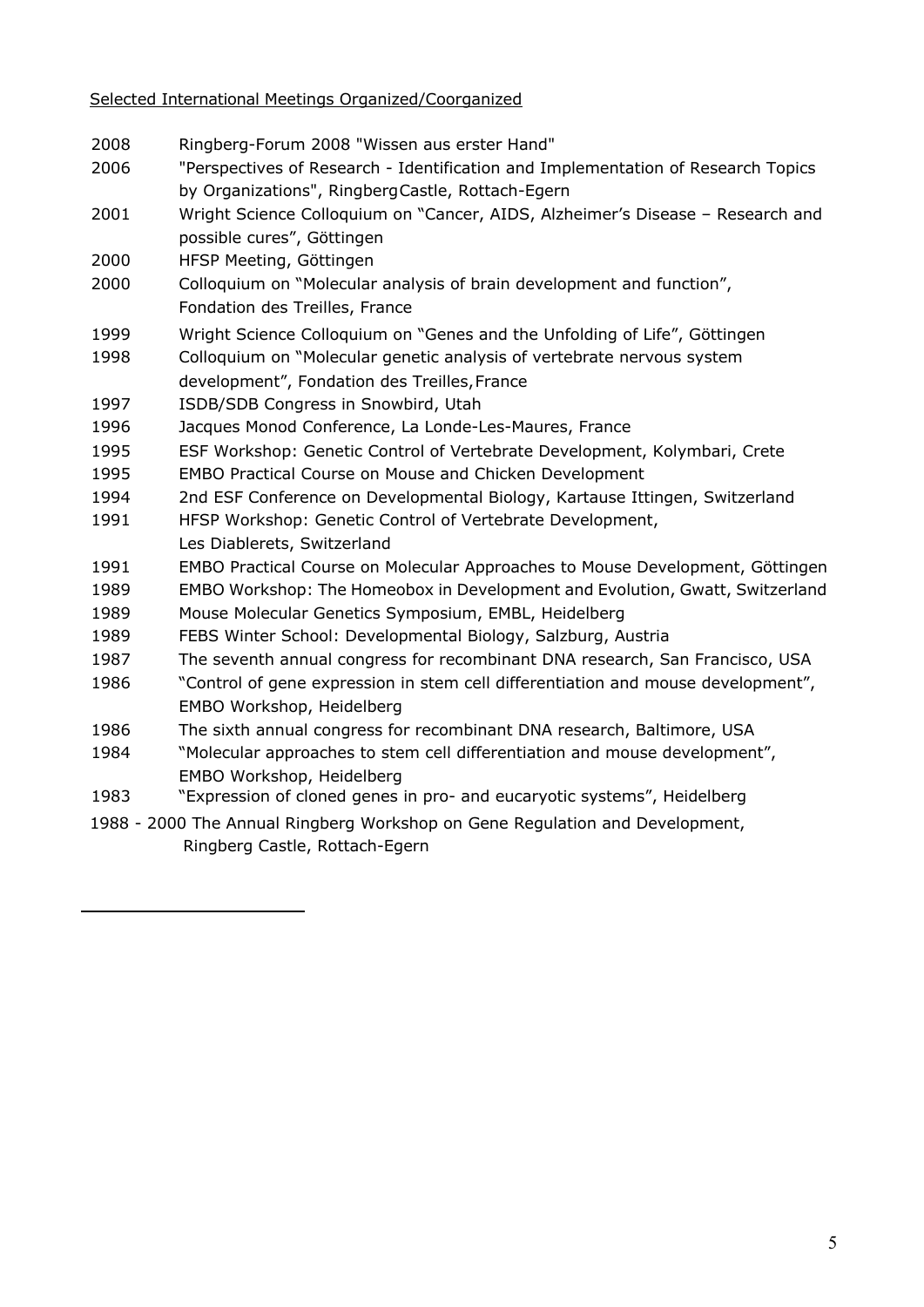#### The Top-10 most-cited papers

Walther, C., P. Gruss: *Pax-6*, a murine paired box gene, is expressed in the developing CNS. Development 113 (4): 1435 – 1449, 1991. Times Cited: 908 (from Web of Science)

Kessel, M., P. Gruss: Homeotic transformations of murine vertebrae and concommitant alteration of *Hox* codes induced by retinoic acid. Cell 67 (1): 89-104, 1991. Times Cited: 775 (from Web of Science)

Weiher, H., M. König, P. Gruss: Multiple point mutations affecting the simian virus 40 enhancer. Science 219 (4585): 626 – 631, 1983. Times Cited: 771 (from Web of Science)

Eliyahu, D., A. Raz, P. Gruss, D. Givol, M. Oren: Participation of p53 cellular tumour antigen in transformation of normal embryonic cells. Nature 312 (5995): 646 – 649, 1984. Times Cited: 706 (from Web of Science)

Seale, P., L. A. Sabourin, A. Girgis-Gabardo, A. Mansouri, P. Gruss, M. A. Rudnicki: Pax7 is required for the specification of myogenic satellite cells. Cell 102 (6): 777 – 786, 2000. Times Cited: 688 (from Web of Science)

Goulding, M. D., G. Chalepakis, U. Deutsch, J. R. Erselius, P. Gruss: Pax-3, a novel murine DNA binding protein expressed during early neurogenesis. EMBO J. 10 (5): 1135 – 1147, 1991.

Times Cited: 674 (from Web of Science)

Cecconi, F., G. Alvarez-Bolado, B. I. Meyer, K. A. Roth, P. Gruss: Apaf1 (CED-4 homolog) regulates programmed cell death in mammalian development. Cell 94 (6): 727 – 737, 1998. Times Cited: 643 (from Web ofScience)

Khoury, G., P. Gruss: Enhancer elements. Cell 33 (2): 313 – 314, 1983. Times Cited: 575 (from Web of Science)

Laimins, L. A., G. Khoury, C. Gorman, B. Howard, P. Gruss: Host-specific activation of transcription by tandem repeats from simian virus 40 and Moloney murine sarcoma virus. Proc. Natl. Acad. Sci. USA 79 (21): 6453 – 6457,1982. Times Cited: 554 (from Web of Science)

Furth, P. A., L. St.-Onge, H. Böger, P. Gruss, M. Gossen, A. Kistner, H. Bujard, L. Hennighausen: Temporal control of gene expression in transgenic mice by a tetracycline responsive promoter. Proc. Natl. Acad. Sci. USA 91 (20): 9302 – 9306, 1994. Times Cited: 551 (from Web of Science)

Date of search: 05-02-2013